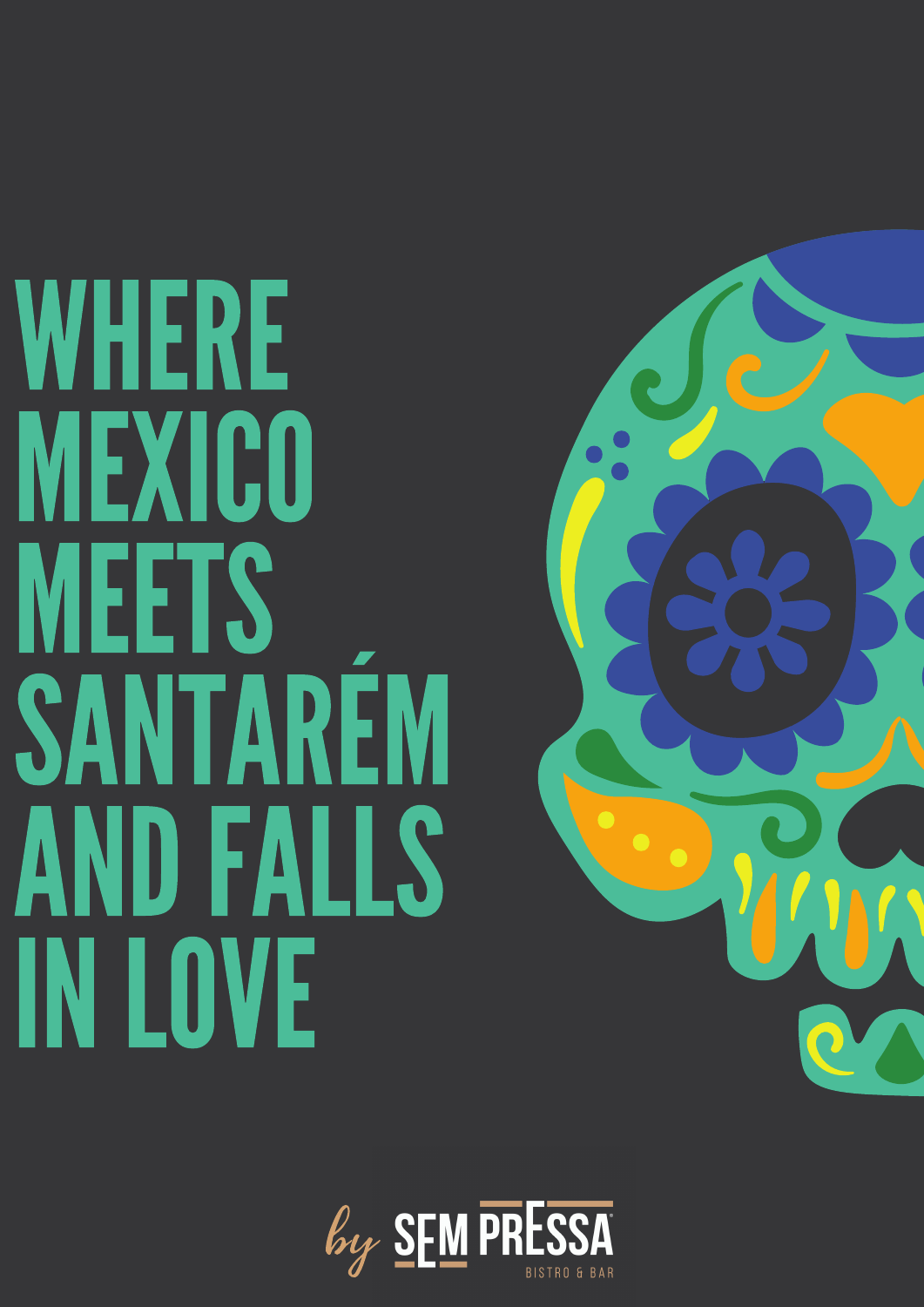### » ENTRANTES «

### GUACAMOLE COM TOPOPOS E PICO DE GALLO V

ABACATE, CEBOLA ROXA, TOMATE, COENTROS, JALAPEÑOS, PIMENTO VERMELHO, AZEITE, LIMA E TOPOPOS

7

### CAMARÕES ENCHILADOS

CAMARÕES SALTEADOS, ALHO, MALAQUETA, AZEITE E COENTROS

10

### » TACOS «

### TACO DE CARNITAS

3 UNIDADES

TORTILLA DE MILHO, PORCO ESTUFADO, JALAPEÑOS, LIMA, COENTROS E CEBOLA ROXA 11

### TACO DE POLVO COM ABACATE E MAIONESE CHIPOTLE

3 UNIDADES

TORTILLA DE MILHO, POLVO, ABACATE, LIMA, MILHO FRITO E MAIONESE CHIPOTLE

11

V VEGETARIANO L COM LACTOSE



W

**Z** 

H

 $=$ 

E**RE** E

E**RE** E

 $\geq$ 

 $\geq$ 

EX $\overline{\phantom{a}}$ **RES** 

EX**International Control** <u>d b</u>

 $\blacksquare$ 

 $\qquad \qquad \qquad \qquad$ 

 $\geq$ 

**M** 

EETCP

EETCO

CP

CO

A

A

N

N

T

T

A

A

**RE Allul** 

**RE Alman** 

 $\geq$ 

**Marita** 

A

A

N

N

D

D

**FLASH** A

FA

ى  $\equiv$ CP

 $\overline{\phantom{0}}$  $\equiv$ CO

**International Property** N

<u>In the second part of the second part of the second part of the second part of the second part of the second part of the second part of the second part of the second part of the second part of the second part of the secon</u> N

L $\quad \ \ \, \blacksquare$ 

 $\equiv$  $\qquad \qquad \qquad \qquad$ 

 $\blacktriangleright$ E

 $\gg$ <u>en g</u>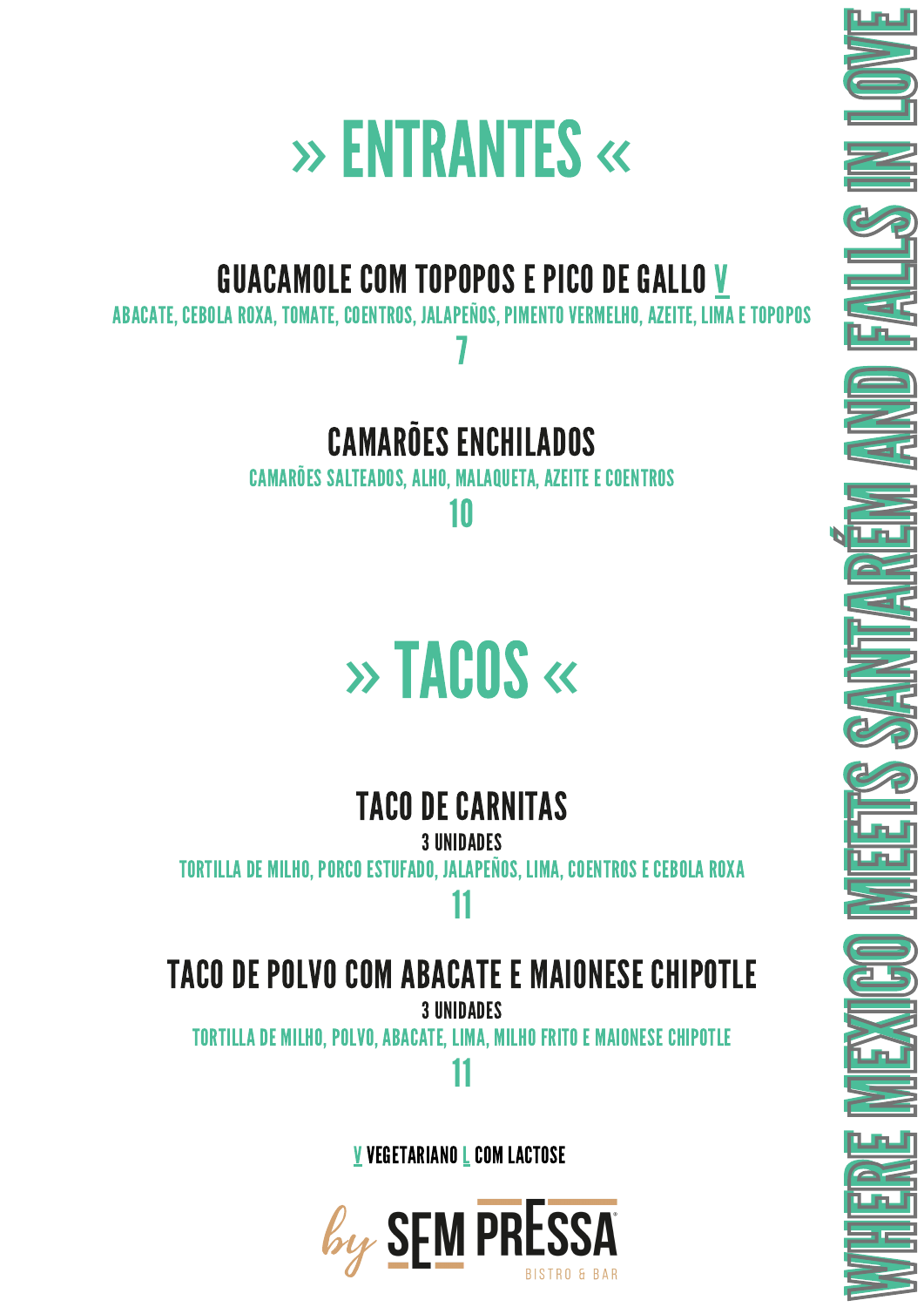

#### QUESADILLA DE CARNE ASSADA L

TORTILLA DE MILHO, PORCO ESTUFADO E QUEIJO CHEDDAR

13

### QUESADILLA DE FRANGO E COGUMELOS

TORTILLA DE MILHO, FRANGO, COGUMELOS E QUEIJO CHEDDAR

12

### » BURRITOS «

### **BURRITO DE ABACATE V**

TORTILHA DE TRIGO, ABACATE, ARROZ, FEIJÃO PRETO, PICO DE GALLO E QUEIJO CHEDDAR

11

### BURRITO DE FRANGO E COGUMELOS

TORTILHA DE TRIGO, FRANGO, COGUMELOS, ARROZ, FEIJÃO PRETO, PICO DE GALLO E QUEIJO CHEDDAR

13

V VEGETARIANO L COM LACTOSE



W

**Z** 

H

 $=$ 

E**RE** E

E**RE** E

 $\geq$ 

 $\geq$ 

EX $\overline{\phantom{a}}$ **RES** 

EX**International Control** <u>d b</u>

 $\blacksquare$ 

 $\qquad \qquad \qquad \qquad$ 

 $\geq$ 

**M** 

EETCP

EETCO

CP

CO

A

A

N

N

T

T

A

A

**RE Allul** 

**RE Alman** 

 $\geq$ 

**M** 

A

A

N

N

D

D

**FLASH** A

FA

ى  $\equiv$ CP

 $\overline{\phantom{0}}$  $\equiv$ CO

**International Property** N

<u>In the second part of the second part of</u> N

L $\quad \ \ \, \blacksquare$ 

 $\equiv$  $\qquad \qquad \qquad \qquad$ 

 $\blacktriangleright$ E

 $\gg$ <u>en g</u>